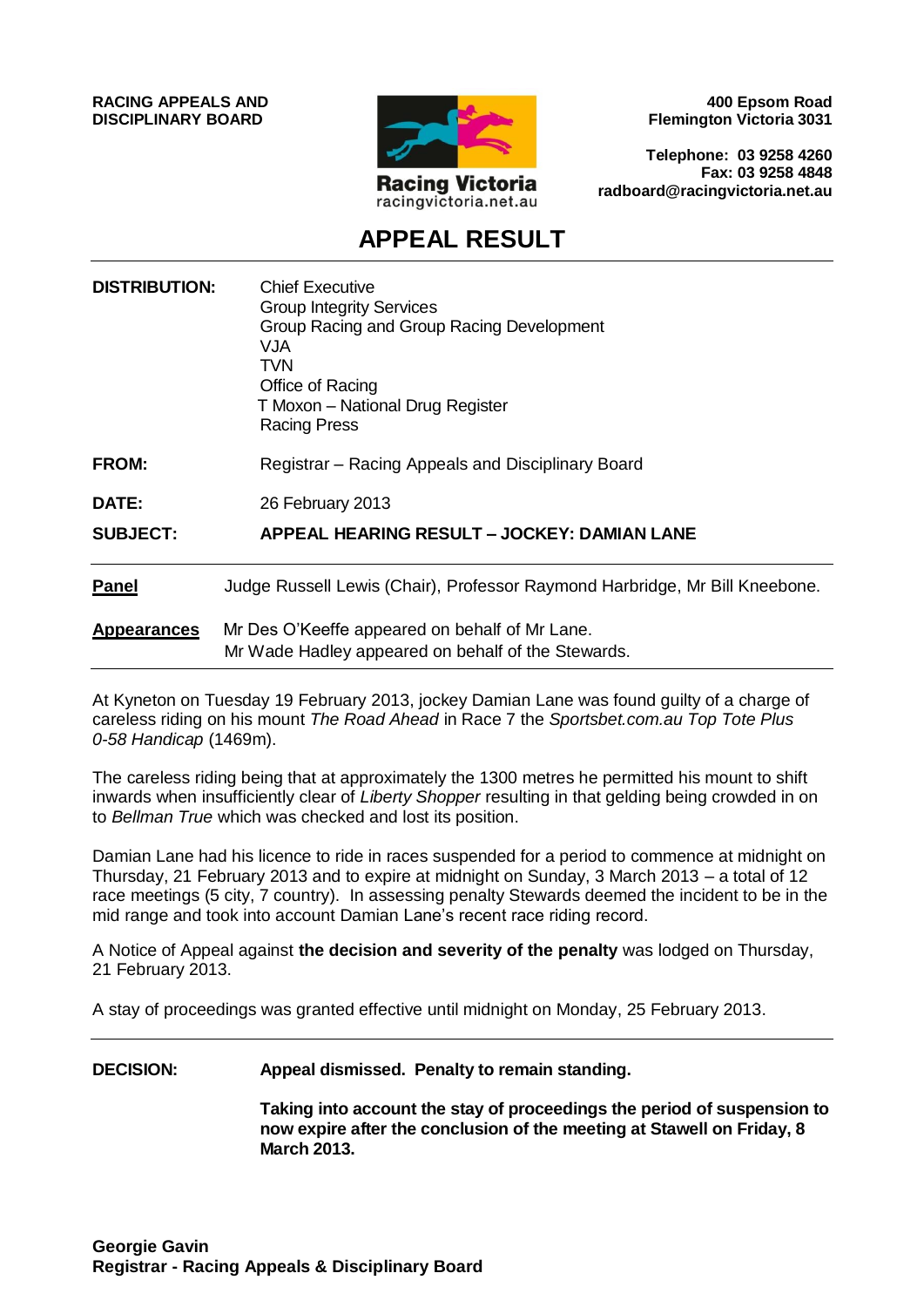# **TRANSCRIPT OF PROCEEDINGS**

#### **RACING APPEALS AND DISCIPLINARY BOARD**

\_\_\_\_\_\_\_\_\_\_\_\_\_\_\_\_\_\_\_\_\_\_\_\_\_\_\_\_\_\_\_\_\_\_\_\_\_\_\_\_\_\_\_\_\_\_\_\_\_\_\_\_\_\_\_\_\_\_\_\_\_\_\_

**HIS HONOUR JUDGE R.P.L. LEWIS, Chairman PROF R. HARBRIDGE MR W. KNEEBONE**

#### **EXTRACT OF PROCEEDINGS**

#### **DECISION**

### **IN THE MATTER OF THE SPORTSBET.COM.AU TOP TOTE PLUS 0-58 HANDICAP OVER 1468 METRES AT KYNETON ON 19/2/13**

**JOCKEY: DAMIEN LANE**

#### **MELBOURNE**

#### **TUESDAY, 26 FEBRUARY 2013**

MR W. HADLEY appeared on behalf of the RVL Stewards

MR D. O'KEEFFE appeared on behalf of the Appellant